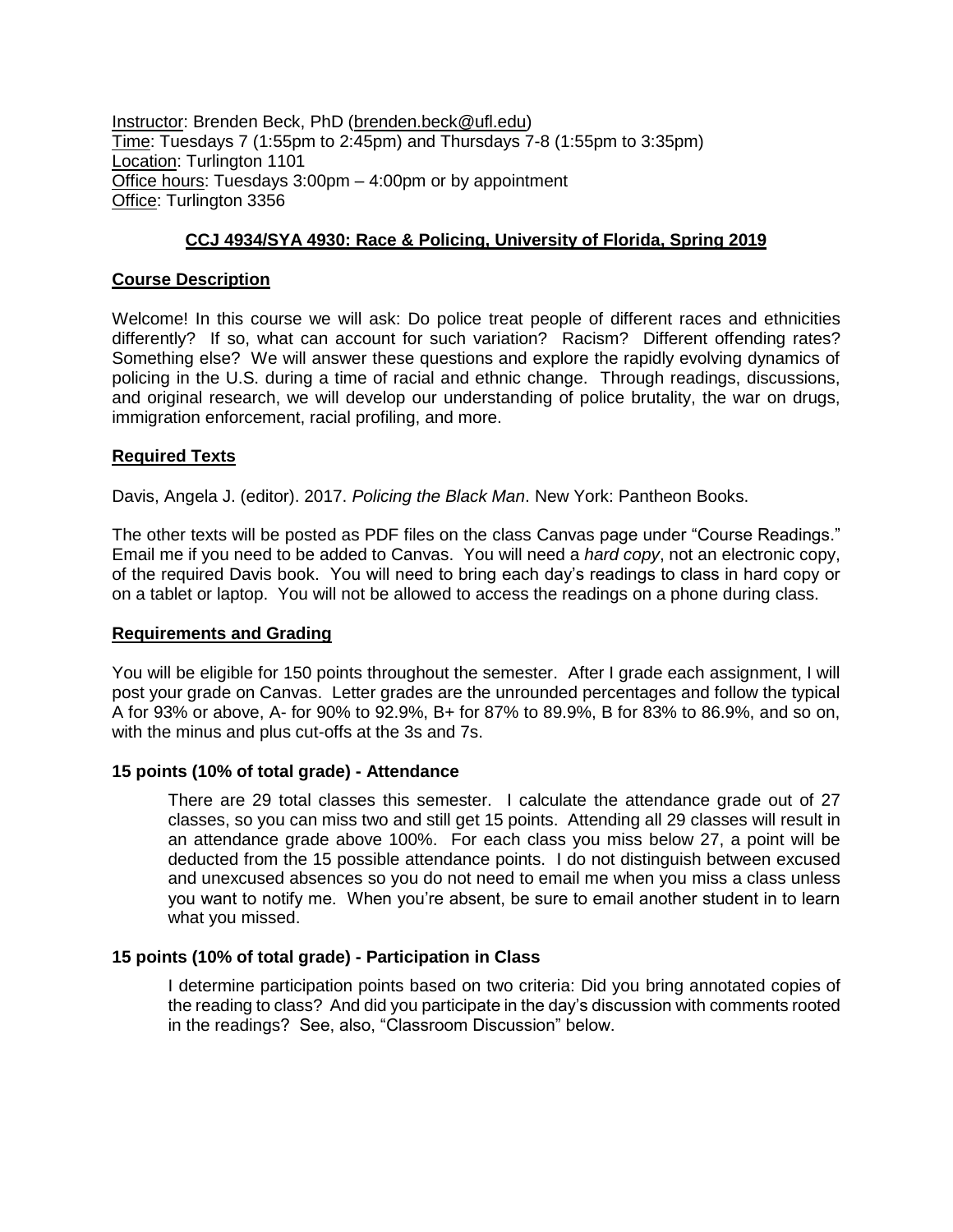## **30 points (20% of total grade) – Midterm Exam**

The Midterm Exam will cover all readings, lectures, and class discussions preceding it. It will include multiple choice, short answer, and essay responses. You will be allowed to use one piece of paper, single-sided, size-12 font, of notes.

## **45 points (30% of total grade) - Research Paper**

You will complete a 10-to-12-page research paper on a topic of your choosing. We will workshop a research question (due February 19<sup>th</sup>) and an annotated bibliography (due March  $12<sup>th</sup>$ ) during the semester. I will provide more information on the paper as its deadline (April 23rd) approaches.

## **15 points (10% of total grade) - Research Presentation**

You will make a 5-minute presentation, using slides, to the class summarizing the findings of your research paper.

## **30 points (20% of total grade) - Final Exam**

The Final Exam will resemble the Midterm Exam but cover the material since the Midterm including your peers' presentations.

## **Plagiarism**

Plagiarism of any kind will result in you failing the course and being referred to Student Conduct and Conflict Resolution. Review UF's Honor Code under "Scope and Violations" here: <https://sccr.dso.ufl.edu/policies/student-honor-code-student-conduct-code/> and review best practices for citation at the library's site here: [http://guides.uflib.ufl.edu/copyright/plagiarism.](http://guides.uflib.ufl.edu/copyright/plagiarism)

# **Late Work**

For each day you submit an assignment late, one letter grade (i.e. 10% of the grade) will be deducted from the grade for that assignment. So, if you earn an A- on the assignment, your grade will be reduced to a B-. I count a "day late" as any time between the deadline and 24 hours after the deadline. The exams and research presentation cannot be made up once they are missed.

## **Classroom Discussion**

Most of our class sessions will involve discussion. Good discussions require that everyone participate but also that everyone listen so be sure to "step up and step back". If you have spoken a lot, speak less, and if you haven't contributed recently, add your voice. I will cold call, so be prepared to answer when called on. See, also, "Reading" below for what annotations you should prepare for every discussion.

## **Phones, Laptops, and Tablets**

You may use laptops or tablets to host the readings or to take notes in class. Please do not use a phone or access the internet during class. Turning off wifi might help with self-control if you want to use a laptop. If you use a laptop or tablet for purposes other than reading or note taking, you will lose participation points for the day and no longer be able to use the device in class.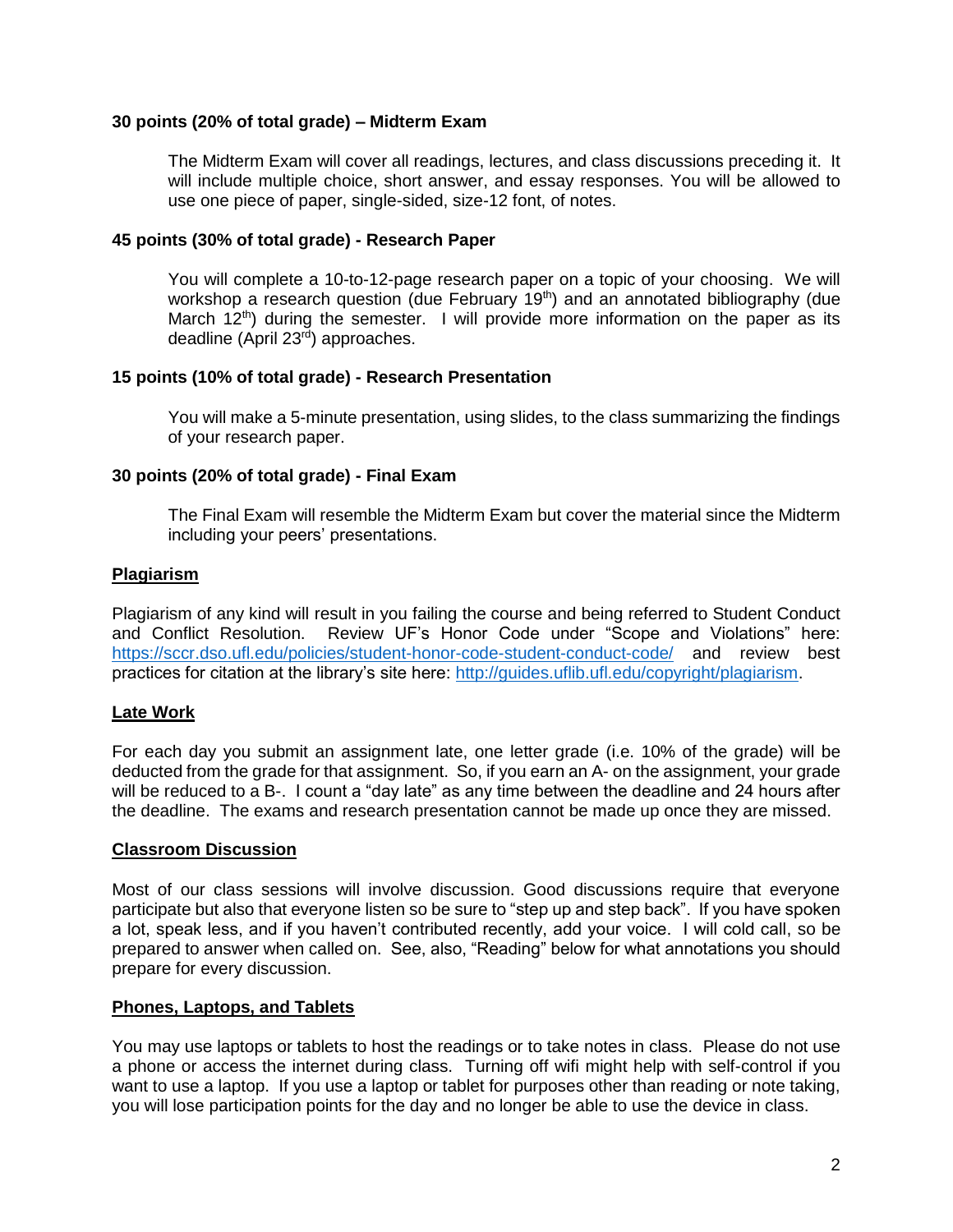## **Students with Disabilities**

If you will be requesting classroom accommodations, register with the Disability Resource Center, [http://www.dso.ufl.edu/drc/,](http://www.dso.ufl.edu/drc/) early in the semester. Let me know, and we will work together to provide a supportive learning environment.

## **Reading**

You will complete the assigned readings by the class for which they're assigned. I have selected about 30 pages (never more than 40) of reading per class. Completing it will require considerable butt-in-chair reading time, between one and three hours for each class. As with any college course, most of your learning will occur outside the classroom. If you get stuck on or bored with a passage, try reading out loud or setting a timer with planned breaks. Turning off the internet and phone is helpful too.

Always annotate while you read and come to class with each of these written down: (1) each text's take-home message and (2) a question you still have about the reading. I will often begin class by asking several people to read each aloud. Class discussions will move beyond the readings, they will not summarize them. So, be sure to grasp them before class. The best way to prepare for the exams is to read each text twice.

## **Contacting Me**

Before emailing me, check the syllabus. Many questions are answered herein. If this doesn't answer your question, email a fellow student. If that is similarly fruitless, email me. If I don't respond within 48 hours, email me again. For any substantive discussions please schedule a meeting or come to my office hour. Discussing research paper topics or grades in the classroom after class is usually more frantic than helpful.

# **Schedule**

# **Tuesday January 8th – Introduction**

## **Thursday January 10th – Are Race and Ethnicity Real?**

Review this syllabus.

Conley, Dalton. 2015. Excerpts from "Race." *You May Ask Yourself*. pp. 321-337 & 355-362. Listen to: "By Blood, and Beyond Blood." *On the Media*. (12:18): <https://www.wnycstudios.org/story/blood-and-beyond-blood>

## **Tuesday January 15th – What Distinguishes "Racism", "Prejudice", and "Privilege"?**

Olin Wright, Erik and Joel Rogers. 2015. "Racial Inequality." *American Society.* pp. 329-338 & 348-360. Note: the PDF includes more pages than you are required to read

## **Thursday January 17th – Policing**

- Willis, James. 2014. "A Recent History of the Police." *The Oxford Handbook of Police and Policing.* pp. 1-20.
- Serial. 2018. "A Bar Fight Walks into the Justice Center," Episode 1, *Season 3* (52:00). <https://serialpodcast.org/season-three/1/a-bar-fight-walks-into-the-justice-center>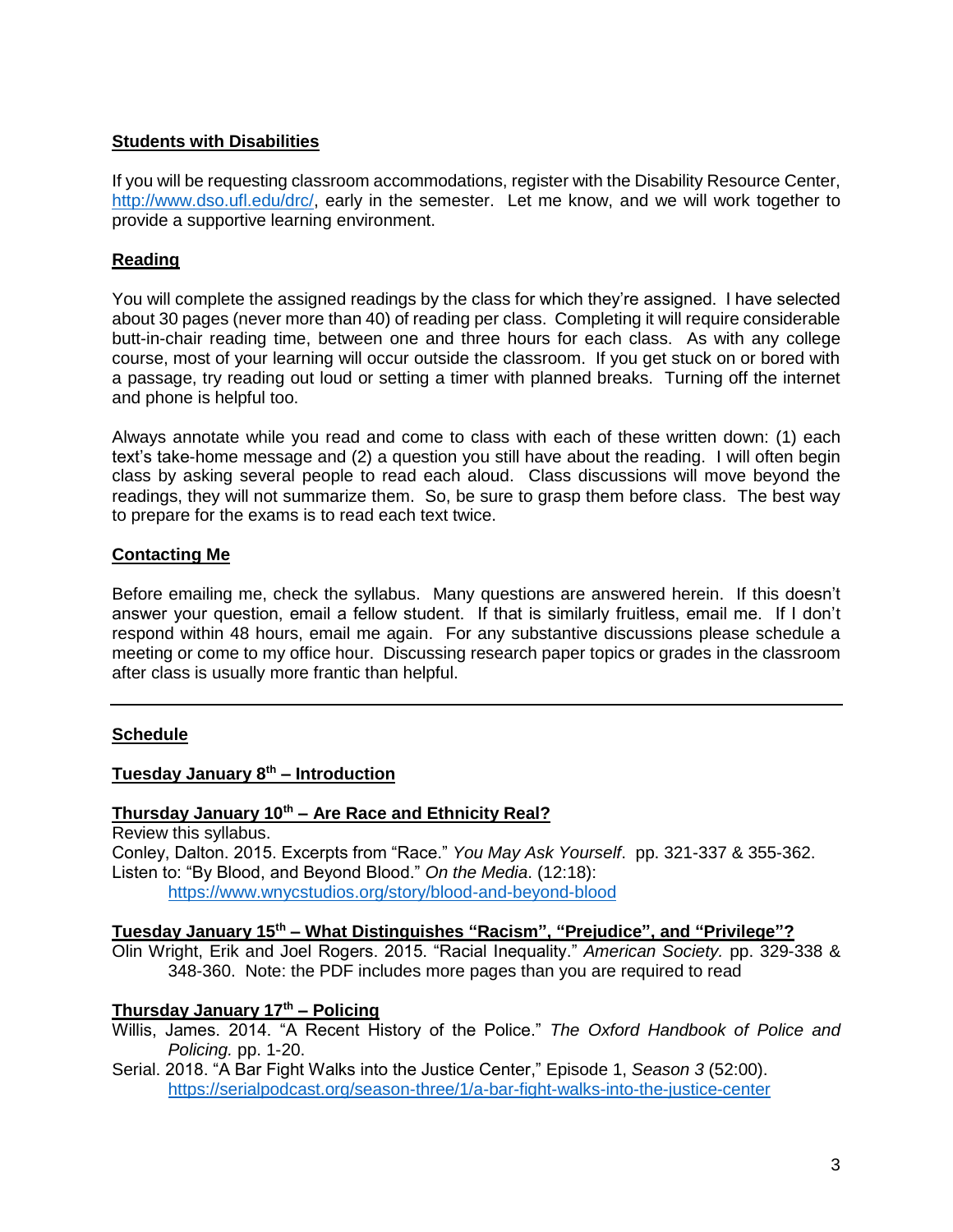### **Tuesday January 22nd – Race and Policing**

Weitzer, Ronald. 2014. "Police Race Relations." *The Oxford Handbook of Police and Policing.*

#### **Thursday January 24th – History of Race and Policing**

Stevenson, Bryan. 2017. "A Presumption of Guilt: The Legacy of America's History of Racial Injustice." in Davis.

#### **Tuesday January 29th – History of Race and Policing: The War on Drugs**

Optional reading: Editorial Board, "Slandering the Unborn," *New York Times* December 28, 2018.

#### **Thursday January 31st – Racial Disparity and Its Measurement**

Mauer, Marc. "The Endurance of Racial Disparity in the Criminal Justice System." in Davis. Lamberth, John. 1998. "Driving While Black: A Statistician Proves That Prejudice Still Rules the Road." *Washington Post*.

#### **Tuesday February 5th – Research Strategies**

No reading

#### **Thursday February 7th – Does "Black Culture" Explain Higher Crime Rates?**

Lopez, German. 2016. "Confronting the myth that 'black culture' is responsible for violent crime in America." *Vox.*

Optional: Frum, David and Barry Latzer. 2016. "The Cultural Roots of Crime." *The Atlantic*

#### **Tuesday February 12th – Policing and Place**

Stuart, Forrest. 2016. "Introduction." from *Down and Out and Under Arrest*.

Lowery, Welsey et al. 2018. "Where Killings Go Unsolved." *Washington Post.* Read online (desktop best) at [https://www.washingtonpost.com/graphics/2018/investigations/where](https://www.washingtonpost.com/graphics/2018/investigations/where-murders-go-unsolved/)[murders-go-unsolved/](https://www.washingtonpost.com/graphics/2018/investigations/where-murders-go-unsolved/)

\* Research paper due to Brenden via hard copy in class

### **Thursday February 14th – Calling 911 & Broken Windows Policing**

Weaver, Vesla. 2018. "Why White People Keep Calling 911 on Black Americans." *Vox*

Beck, Brenden. 2018. "Saheed Vassell Was Killed in A Gentrifying Neighborhood. Did it Make a Difference?" *The Appeal*.

Bratton, Bill and George Kelling. 2015. "Why We Need Broken Windows Policing." *City Journal*.

#### **Tuesday February 19th – Stand Your Ground Laws**

Bouie, Jamelle. 2018. "Ground Rules." *Slate*.

#### **Thursday February 21st – Race and Policing Globally – Choose one set of readings:**

**Nicaragua** 

 Schrader, Stuart. "Nicaragua: Central America's Security Exception." *NACLA Report on the Americas*.

*The Economist* Staff. 2012. "A Surprising Safe Haven: How Central America's Poorest Country Became its Safest." *The Economist*.

#### **Paris, France**

Fassin, Didier. "Discrimination." *Enforcing Order* pp. 144-156.

#### **Peepli Khera, India**

Barry, Ellen. 2017 "How to Get Away with Murder in Small Town India." *The New York Times.*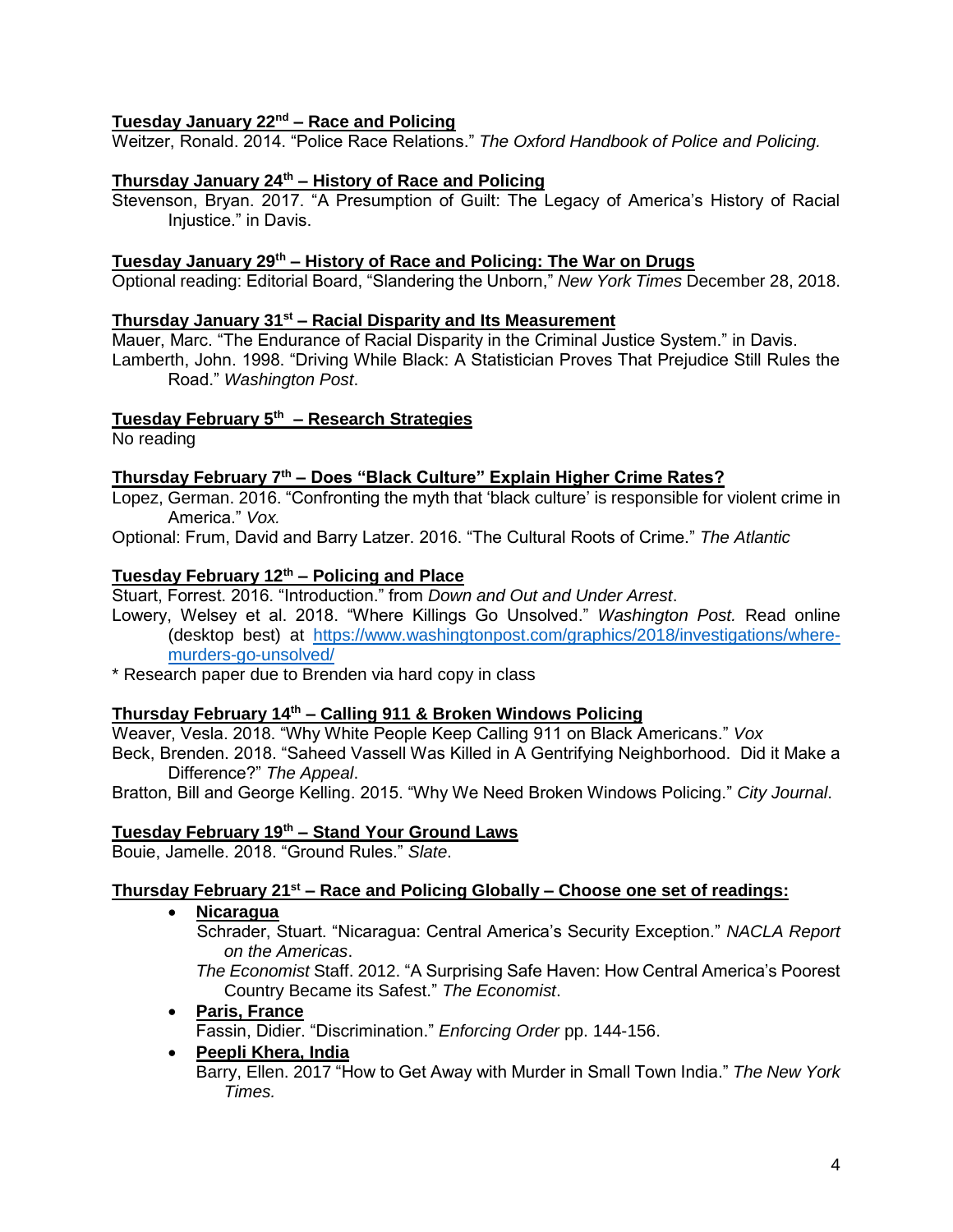## **Rio de Janeiro, Brazil**

Larkins, Erika Robb. "Performances of Police Legitimacy in Rio's Hyper Favela." *Law & Social Inquiry* pp. 553-555 & 561-566.

## **Tuesday February 26th – Poverty, Race, and Policing**

Western, Bruce and Jeremy Travis. "Poverty, Violence, and Black Incarceration" in Davis. MacDonald, Heather. 2017. "Poverty is not the Chief Cause of Crime." *National Review.* \* Review for Midterm Exam

## **Thursday February 28th – Midterm Exam**

# **Spring Break**

## **Tuesday March 12th – Victimization and Intersectionality**

Price, Richard. 2013. "Bicycle Safety on Essex." *Esquire*. Leovy, Jill. 2015. "A Circle of Grief." *Ghettoside* pp. 3-12. \* Annotated bibliography due to Brenden in hard copy in class.

## **Thursday March 14th – Implicit bias**

Russell-Brown, Kathryn. 2017. "Making Implicit Bias Explicit: Black Men and the Police" in Davis. Take the Implicit Assumptions Test. Navigate to: <https://implicit.harvard.edu/implicit/takeatest.html> then click on "Race IAT"

## **Tuesday March 19th – Police Brutality**

Fairfax Jr., Roger. 2016. "The Grand Jury and Police Violence against Black Men" in Davis. Optional: Montgomery, Ben. 2017. "Why Cops Shoot." *Tampa Bay Times*.

## **Thursday March 21st – Latinos, Immigrants, and Policing**

Hagan, Shedd, and Payne. "Race, Ethnicity, and Youth Perceptions of Criminal Injustice." *American Sociological Review*.

# **Tuesday March 26th – Choose one set of readings :**

- **Sexuality, Gender Identity, Race, and Policing** Spade, Dean. 2012. "Interview with Laura Flanders." *The Nation*.
- **Race and Prosecutors** Davis, Angela J. 2017. "The Prosecution of Black Men." In Davis.
- **Black People Encouraging Mass Incarceration** Forman Jr., James. 2017. "Introduction" from *Locking Up Our Own*. Pp. 3-14. Gramlich, John. "Black and white officers see many key aspects of policing differently." *Pew Reports.*
- **Capitalism, Race, and Policing** Hall, Stuart et al. 1974. "Crime, Law, and the State." *Policing the Crisis* pp. 181-194.

# **Thursday March 28th – What is to be Done?**

Meares & Tyler. 2017. "Policing: A Model for the 21<sup>st</sup> Century." In Davis. Presidential Commission on 21<sup>st</sup> Century Policing. "Executive Summary." Report pp. 1-4. Movement for Black Lives. 2015. *A Vision for Black Lives*. You can skip the glossary.